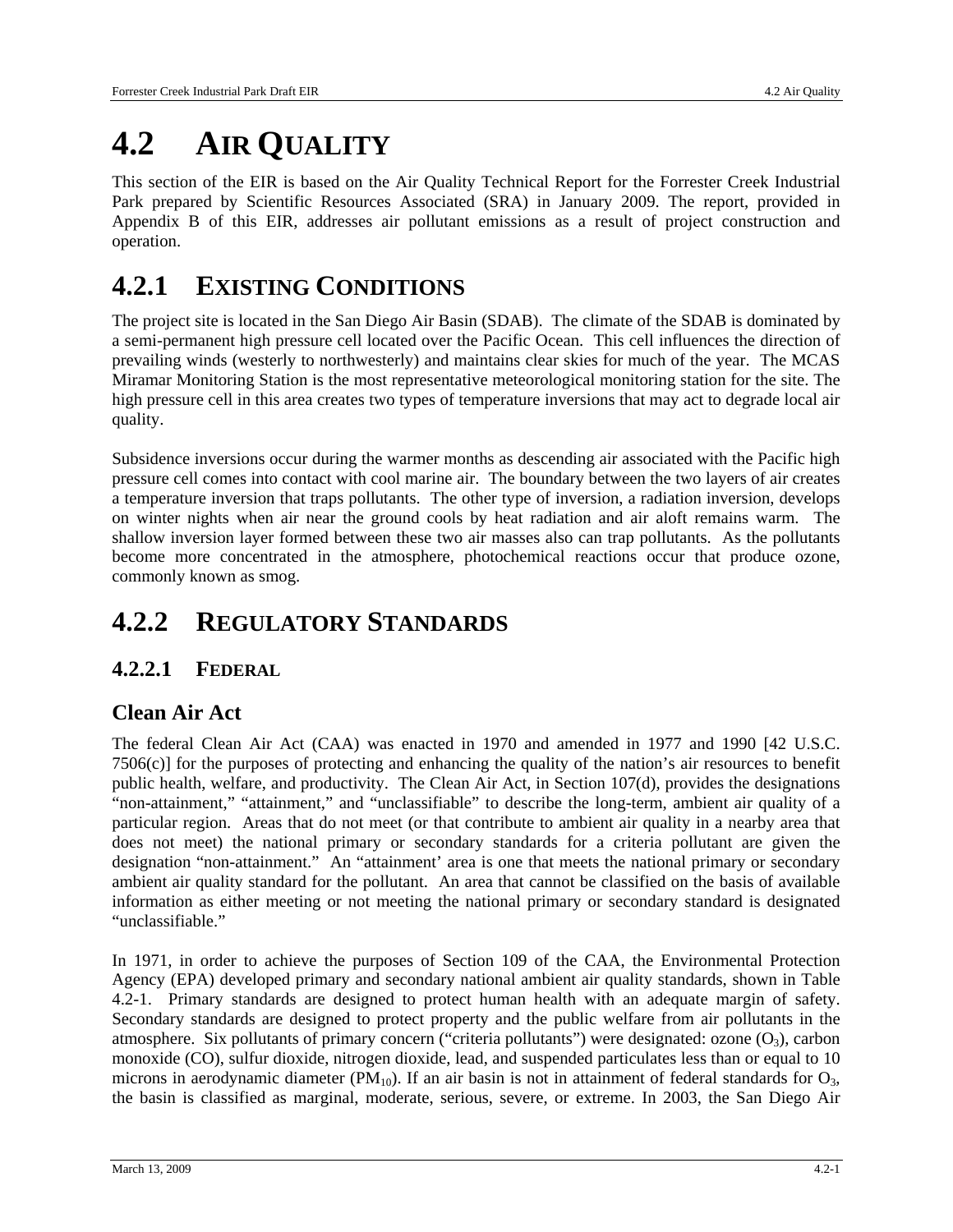Basin (SDAB) was classified as an attainment area for the one-hour National Ambient Air Quality Standard (NAAQS) for  $O_3$ . In 2004, the SDAB was designated as a "basic" non-attainment area for the eight-hour NAAQS federal standard for  $O_3$ .

The SDAB was once a non-attainment area for CO, but has been an attainment area for CO for over a decade. When an area is reclassified from non-attainment to attainment, it becomes a "maintenance" area, and a maintenance plan must be prepared and implemented. Therefore, the SDAB is a maintenance area for CO.

As of July 28, 2003, the San Diego Air Basin has been reclassified as an attainment area for the 1-hour NAAQS for O<sub>3</sub>. On April 15, 2004, the SDAB was designated a basic nonattainment area for the 8-hour NAAQS for O<sub>3</sub>. The SDAB is in attainment for the NAAQS for all other criteria pollutants. The SDAB is currently classified as a nonattainment area under the CAAQS for  $O_3$  and  $PM_{10}$ .

## **4.2.2.2 STATE**

### **California Air Resources Board**

The federal Clean Air Act permits states to adopt additional or more protective air quality standards. The California Air Resources Board (CARB), part of the California Environmental Protection Agency (CalEPA), is the state agency to which EPA has delegated primary responsibility for implementation of those portions of the CAA, as amended, which entail the day-to-day regulatory functions and contacts with facilities which emit air pollutants within California. The CARB has also set ambient air quality standards, known as the California Ambient Air Quality Standards (CAAQSs). For certain air pollutants, such as particulate matter and  $O_3$ , the CAAQSs are more restrictive than the respective NAAQSs. The CARB has also set ambient air quality standards for additional air pollutants which are not addressed by the NAAQSs, namely hydrogen sulfide  $(H_2S)$ , vinyl chloride, sulfates  $(SO_4^2)$ , and visibility-reducing particles. A list of these California "criteria" air pollutants and the currently applicable CAAQSs are also listed in Table 4.2-1.

California Health and Safety Code Section 39607(e) requires the Air Resources Board to establish and periodically review area designation criteria. These designation criteria provide the basis for the Board to designate areas of the state as "attainment," "nonattainment," or "unclassified" for the CAAQSs. The SDAB is presently classified as a nonattainment area under the CAAQS for  $O_3$  and  $PM_{10}$ .

CARB and the Office of Environmental Health Hazard Assessment (OEHHA) are also responsible for the determination if a substance should be formally identified as a toxic air contaminant (TAC) in California. Several of the components of diesel engine exhaust, including the particulate emissions from diesel-fueled engines, have been listed by CARB as toxic air contaminants, or are recognized by CARB or OEHHA as toxic air pollutants.

## **4.2.2.3 LOCAL**

## **San Diego Air Pollution Control District**

The APCD and the San Diego Association of Governments (SANDAG) are responsible for developing and implementing the clean air plan for attainment and maintenance of the ambient air quality standards in the SDAB. The San Diego County Regional Air Quality Strategy (RAQS) was initially adopted in 1991, and is updated on a triennial basis. The RAQS was updated in 1995, 1998, 2001, and most recently in 2004. The RAQS outlines APCD's plans and control measures designed to attain the state air quality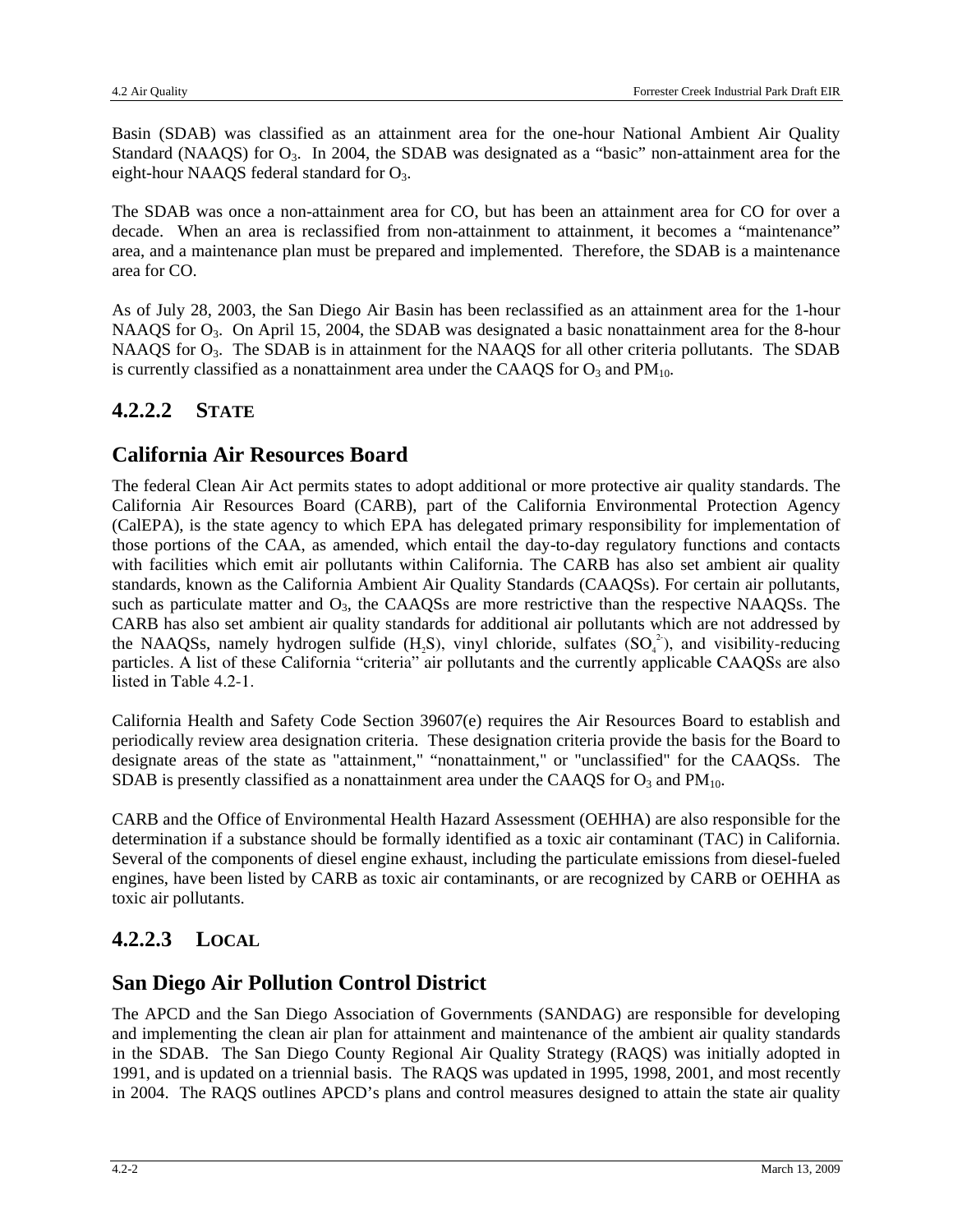|                                                                         |                                                  | California Standards <sup>(1)</sup>                                                                    | Federal Standards <sup>(2)</sup> |                            |
|-------------------------------------------------------------------------|--------------------------------------------------|--------------------------------------------------------------------------------------------------------|----------------------------------|----------------------------|
| <b>Pollutant</b>                                                        | <b>Averaging Time</b>                            | Concentration                                                                                          | Primary <sup>(3)</sup>           | $\mathrm{Secondary}^{(4)}$ |
| Ozone $(O_3)$                                                           | 1 Hour                                           | 0.09 ppm $(180 \,\mu g/m^3)$                                                                           | 0.12 ppm $(235 \text{ µg/m}^3)$  | Same as Primary Standards  |
|                                                                         | 8 Hour                                           | 0.070 ppm $(137 \text{ µg/m}^3)$                                                                       | 0.08 ppm $(157 \,\mu g/m^3)$     |                            |
| Respirable Particulate                                                  | $50 \mu g/m^3$<br>24 Hour                        |                                                                                                        | $150 \mu g/m^3$                  |                            |
| Matter $(PM_{10})$                                                      | <b>Annual Arithmetic</b><br>$20 \mu g/m$<br>Mean |                                                                                                        | 50 $\mu$ g/m <sup>3</sup>        | Same as Primary Standards  |
| <b>Fine Particulate Matter</b>                                          | 24 Hour                                          | No Separate State Standard                                                                             | $65 \mu g/m$                     |                            |
| $(PM_2, \overline{S})$                                                  | <b>Annual Arithmetic</b><br>Mean                 | $12 \mu g/m$                                                                                           | $15 \mu g/m$                     | Same as Primary Standards  |
| Carbon Monoxide (CO)                                                    | 8 Hour                                           | 9.0 ppm $(10 \text{ mg/m}^3)$                                                                          | 9 ppm $(10 \text{ mg/m}^3)$      | None                       |
|                                                                         | 20 ppm $(23 \text{ mg/m}^3)$<br>1 Hour           |                                                                                                        | 35 ppm $(40 \text{ mg/m}^3)$     |                            |
| <b>Annual Arithmetic</b><br>Mean<br>Nitrogen Dioxide (NO <sub>2</sub> ) |                                                  | 0.053 ppm $(100 \mu g/m^3)$                                                                            | Same as Primary Standard         |                            |
|                                                                         | 1 Hour                                           | 0.25 ppm $(470 \text{ mg/m}^3)$                                                                        |                                  |                            |
|                                                                         | <b>Annual Arithmetic</b><br>Mean                 |                                                                                                        | 0.030 ppm $(80 \mu g/m^3)$       |                            |
| 24 Hour<br>Sulfur Dioxide $(SO2)$                                       |                                                  | 0.04 ppm $(105 \mu g/m^3)$                                                                             | 0.14 ppm $(365 \mu g/m^3)$       | $\overline{a}$             |
|                                                                         | 3 Hour                                           |                                                                                                        |                                  | 0.5 ppm $(1300 \mu g/m^3)$ |
|                                                                         | 1 Hour                                           | 0.25 ppm (655 $\mu$ g/m <sup>3</sup> )                                                                 | $-$                              |                            |
| Lead                                                                    | 30 Day Average                                   | $1.5 \,\mu g/m^3$                                                                                      |                                  |                            |
|                                                                         | Calendar Quarter                                 |                                                                                                        | $1.5 \,\mu g/m^3$                | Same as Primary Standard   |
| Visibility Reducing<br>Particles                                        | 8 Hour                                           | Extinction coefficient of 0.23<br>per kilometer - visibility of ten<br>miles or more due to particles. | No Federal Standards             |                            |
| <b>Sulfates</b>                                                         | 24 Hour                                          | $25 \mu g/m^3$                                                                                         |                                  | No Federal Standards       |
| Hydrogen Sulfide                                                        | 1 Hour                                           | 0.010 ppm $(26 \mu g/m^3)$                                                                             |                                  | No Federal Standards       |
| Vinyl Chloride                                                          | 24 Hour                                          | 0.01 ppm $(26 \mu g/m^3)$                                                                              | No Federal Standards             |                            |

| Table 4.2-1. Ambient Air Quality Standards |  |  |  |
|--------------------------------------------|--|--|--|
|--------------------------------------------|--|--|--|

(1) California Standards for ozone, carbon monoxide, sulfur dioxide (1 and 24 hour), nitrogen dioxide, suspended particulate matter- $PM_{10}$ ,  $PM_{2.5}$ , and visibility reducing particles, are values that are not to be exceeded. All others are not to be equal or exceeded. California ambient air quality standards are listed in the Table of Standards in Section 702

<sup>(2)</sup> National standards (other than ozone, particulate matter, and those based on annual averages or annual arithmetic mean) are not to be exceeded more than once a year. The ozone standard is attained when the fourth highest eight hour concentration in a year, averaged over three years, is equal to or less than the standard. For PM<sub>10</sub>, the 24 hour standard is attained when 99 percent of the daily concentrations, averaged over three years, are equal to or less than the standard. For PM<sub>2.5</sub>, the 24 hour standard is attained when 98 percent of the daily concentrations, averaged over three years, are equal to or less than the standar

(3) National Primary Standards: The levels of air quality necessary, with an adequate margin of safety to protect the public health.<br>
(4) National Secondary Standards: The levels of air quality necessary, with an adequate effects of a pollutant.

Source: Scientific Resources Associated, 2009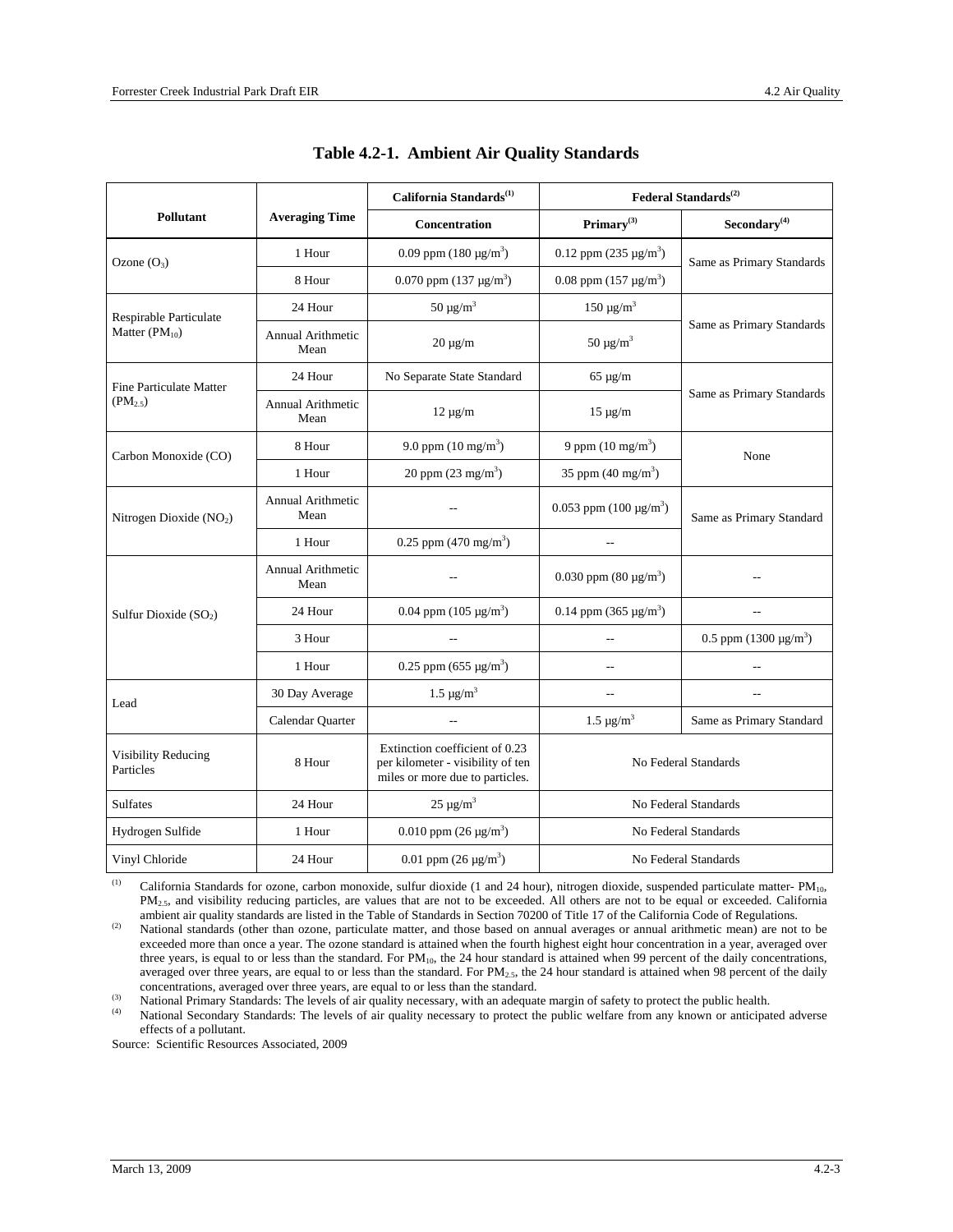standards for  $O_3$ . The APCD has also developed the air basin's input to the State Implementation Plan (SIP), which is required under the Federal Clean Air Act for areas that are out of attainment of air quality standards. The SIP includes the APCD's plans and control measures for attaining the  $O_3$  NAAQS. The SIP is also updated on a triennial basis. The latest SIP update was submitted by the ARB to the EPA in 1998. The attainment schedule in the SIP called for the SDAB to attain the NAAQS for  $O<sub>3</sub>$  by 1999. The San Diego APCD has determined that the SDAB has achieved its  $O_3$  attainment goal, and has applied to the EPA for redesignation as an  $O_3$  attainment area. As of July 28, 2003, the SDAB has been redesignated as an  $O_3$  attainment area for the one-hour NAAQS for  $O_3$ ; however, the SDAB has been designated as a basic nonattainment area for the new 8-hour NAAQS for  $O_3$ .

The RAQS relies on information from ARB and SANDAG, including mobile and area source emissions, as well as information regarding projected growth in the County, to project future emissions and then determine from that the strategies necessary for the reduction of emissions through regulatory controls. The ARB mobile source emission projections and SANDAG growth projections are based on population and vehicle trends and land use plans developed by the cities and by the County as part of the development of the County's General Plan. As such, projects that propose development that is consistent with the growth anticipated by the general plans would be consistent with the RAQS. In the event that a project would propose development which is less dense than anticipated within the general plan, the project would likewise be consistent with the RAQS. If a project proposes development that is greater than that anticipated in the general plan and SANDAG's growth projections, the project might be in conflict with the RAQS and SIP, and might have a potentially significant impact on air quality.

The SIP relies on the same information from SANDAG to develop emission inventories and emission reduction strategies that are included in the attainment demonstration for the air basin. The SIP also includes rules and regulations that have been adopted by the APCD to control emissions from stationary sources. These SIP-approved rules may be used as a guideline to determine whether a project's emissions would have the potential to conflict with the SIP and thereby hinder attainment of the NAAQS for O<sub>3</sub>.

## **Ambient Air Quality**

The APCD operates a network of ambient air monitoring stations throughout San Diego County. The purpose of the monitoring stations is to measure ambient concentrations of the pollutants and determine whether the ambient air quality meets the CAAQS and the NAAQS. The nearest ambient monitoring stations to the project site are the El Cajon monitoring station and the downtown San Diego station (which is the nearest station that measures  $CO$  and  $SO<sub>2</sub>$ ). Because the downtown San Diego monitoring station is located in areas where there is substantial traffic congestion, it is likely that pollutant concentrations measured at that monitoring station are higher than concentrations that would be observed or measured in the Project area, and would thus provide a conservative estimate of background ambient air quality. Ambient concentrations of pollutants over the last three years that data is available (2005- 2007) are presented in Table 4.2-2.

Air quality has shown improvement in the SDAB such that the 8-hour federal ozone standards were only exceeded once (in 2006) at the El Cajon monitoring station during the period from 2005 through 2007. Multiple exceedances of both the 1-hour and 8-hour CAAQS for ozone were recorded at the El Cajon monitoring station. The El Cajon monitoring station regularly experiences exceedances of the 24-hour and annual CAAQS for  $PM_{10}$ . An exceedance of the 24-hour NAAQS for  $PM_{10}$  was measured in 2007, but it was associated with the San Diego County fire events in October and was not considered representative of PM<sub>10</sub> concentrations in the Project area. The data from the monitoring stations indicate that air quality is in attainment of all other standards.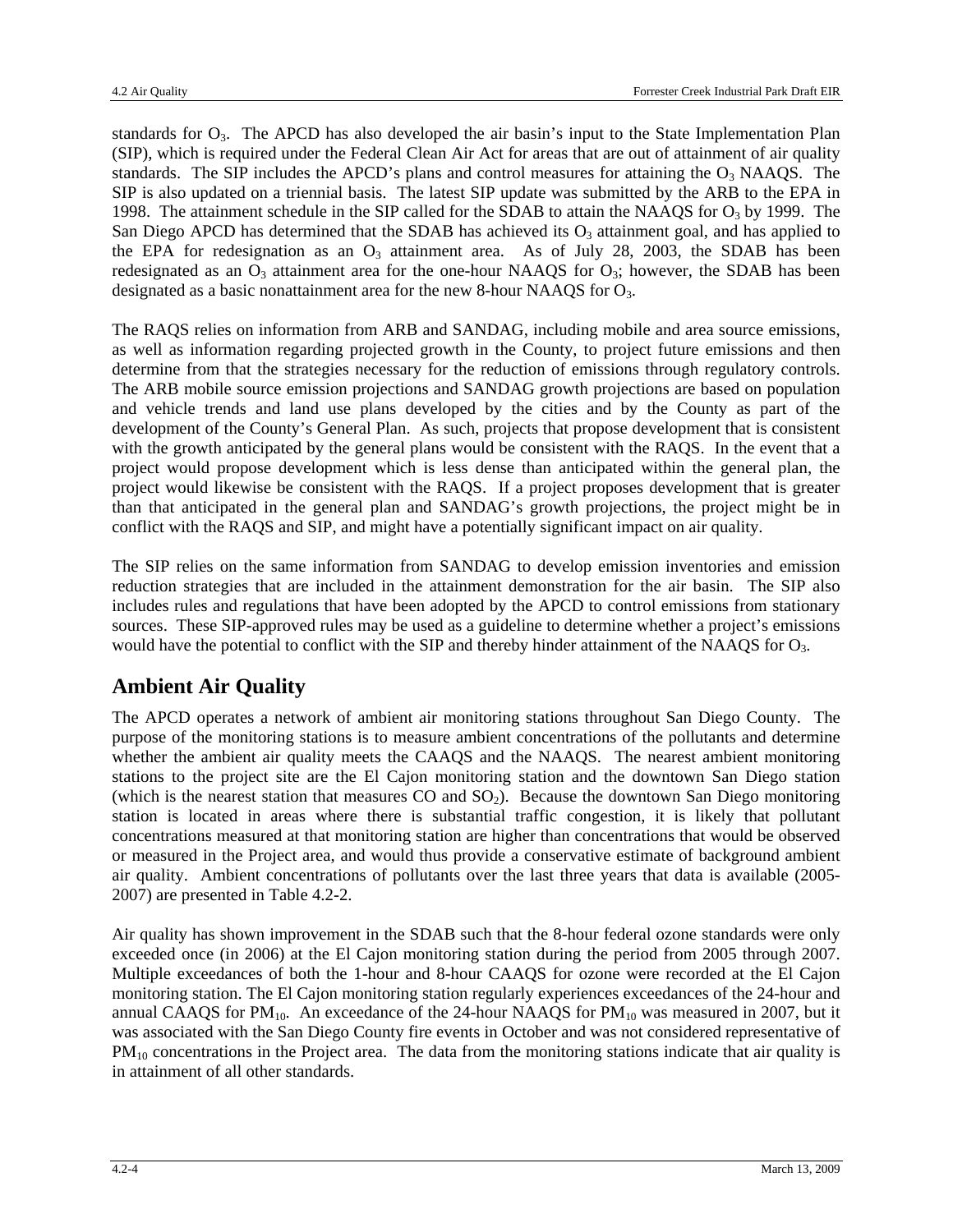| Pollutant       | Averaging<br><b>Time</b> | 2005                        | 2006                         | 2007                         | <b>Most Stringent</b><br><b>Ambient Air</b><br>Quality<br><b>Standard</b> | <b>Monitoring</b><br><b>Station</b> |
|-----------------|--------------------------|-----------------------------|------------------------------|------------------------------|---------------------------------------------------------------------------|-------------------------------------|
| Ozone           | 8 hour                   | 0.073                       | 0.090                        | 0.082                        | 0.070                                                                     | El Cajon                            |
|                 | 1 hour                   | 0.092                       | 0.106                        | 0.110                        | 0.09                                                                      | El Cajon                            |
| $PM_{10}$       | Annual                   | 28.2 $\mu$ g/m <sup>3</sup> | $27.0 \,\mathrm{\mu g/m^3}$  | $26 \mu g/m^3$               | $20 \mu g/m^3$                                                            | El Cajon                            |
|                 | 24 hour                  | $50 \mu g/m^3$              | 49 $\mu$ g/m <sup>3(2)</sup> | 61 $\mu$ g/m <sup>3</sup>    | 50 $\mu$ g/m <sup>3</sup>                                                 | El Cajon                            |
| $PM_{2.5}$      | Annual                   | $11.4 \,\mu g/m^3$          | 11.6 $\mu$ g/m <sup>3</sup>  | 12.8 $\mu$ g/m <sup>3</sup>  | $12 \mu g/m^3$                                                            | El Cajon                            |
|                 | 24 hour                  | 40.9 $\mu$ g/m <sup>3</sup> | 37.6 $\mu$ g/m <sup>3</sup>  | 395.1 $\mu$ g/m <sup>3</sup> | $35 \mu g/m^3$                                                            | El Cajon                            |
| NO <sub>2</sub> | Annual                   | 0.019                       | 0.018                        | 0.016                        | 0.030                                                                     | El Cajon                            |
|                 | 1 hour                   | 0.079                       | 0.069                        | 0.065                        | 0.218                                                                     | El Cajon                            |
| CO              | 8 hour                   | 3.10                        | 3.27                         | 3.01                         | 9.0                                                                       | San Diego                           |
|                 | 1 hour                   | 4.5                         | 5.3                          | 4.4                          | 20                                                                        | San Diego                           |
|                 | Annual                   | 0.003                       | 0.004                        | 0.003                        | 80                                                                        | San Diego                           |
| SO <sub>2</sub> | 24 hour                  | 0.005                       | 0.009                        | 0.006                        | 105                                                                       | San Diego                           |
|                 | 3 hour                   | 0.026                       | 0.030                        | 0.010                        | $1300^{(1)}$                                                              | San Diego                           |
|                 | 1 hour                   | 0.036                       | 0.042                        | 0.018                        | 655                                                                       | San Diego                           |

**Table 4.2-2. Ambient Background Concentrations (ppm unless otherwise indicated)** 

(1) Secondary NAAQS

<sup>(2)</sup> Highest level occurred during the 2007 autumn fire event or during subsequent conditions associated with that event.

Source: www.arb.ca.gov/aqd/aqd.htm (Measurements of all pollutants at El Cajon and San Diego stations, except 1-hour and 3-hour  $SO_2$ ,1-hour CO, and annual PM<sub>2.5</sub>, ) www.epa.gov/air/data/monvals.html (1-hour and 3-hour SO<sub>2</sub>,1-hour CO, and annual  $PM_{2.5}$ )

Source: Scientific Resources Associated, 2009

## **4.2.3 IMPACT SIGNIFICANCE CRITERIA**

Based on the significance criteria in Appendix G of the CEQA Guidelines, a project would have a significant environmental impact if it would:

- 1. Conflict with or obstruct the implementation of the San Diego Regional Air Quality Strategy (RAQS) or applicable portions of the State Implementation Plan (SIP);
- 2. Result in emissions that would violate any air quality standard or contribute substantially to an existing or projected air quality violation;
- 3. Result in a cumulatively considerable net increase of  $PM_{10}$  or exceed quantitative thresholds for  $O_3$  precursors, oxides of nitrogen (NO<sub>X</sub>) and volatile organic compounds (VOCs);
- 4. Expose sensitive receptors (including, but not limited to, schools, hospitals, resident care facilities, or day-care centers) to substantial pollutant concentrations; or
- 5. Create objectionable odors affecting a substantial number of people.

To determine impacts from criteria 2 and 3 above, project emissions were evaluated based on the quantitative emission thresholds established by the San Diego APCD. As part of its air quality permitting process, the APCD has established thresholds in Rule 20.2 for the preparation of Air Quality Impact Assessments (AQIA) (Table 4.2-3). For purposes of this EIR, pollutant emissions above these screening criteria would result in a significant impact to air quality.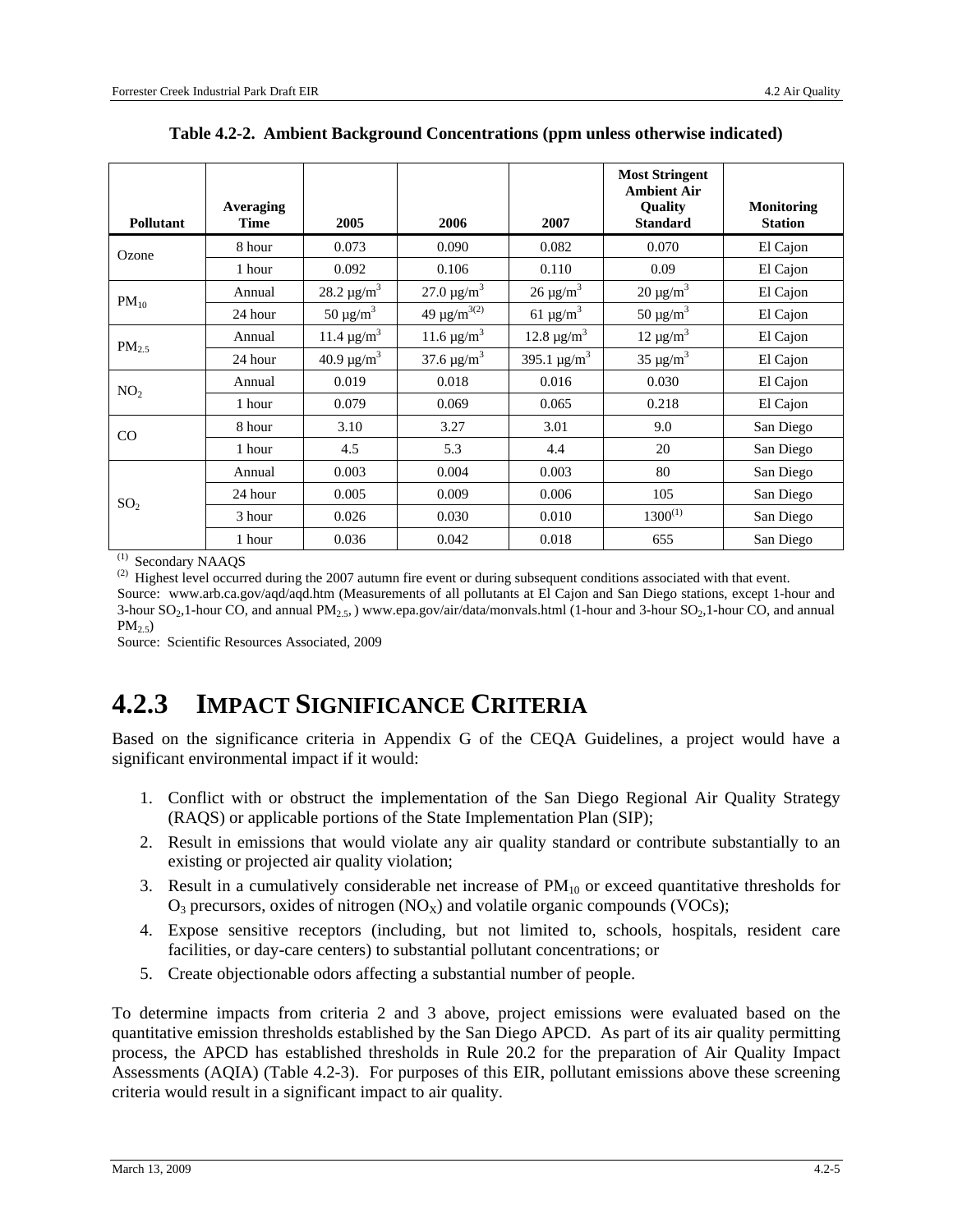| <b>Pollutant</b>                            | <b>Total Emissions Pounds per Day</b> |                       |                      |  |  |
|---------------------------------------------|---------------------------------------|-----------------------|----------------------|--|--|
| <b>Construction Emissions</b>               |                                       |                       |                      |  |  |
| Respirable Particulate Matter ( $PM_{10}$ ) | 100                                   |                       |                      |  |  |
| Oxides of Nitrogen $(NOx)$                  |                                       | 250                   |                      |  |  |
| Oxides of Sulfur $(SO_X)$                   | 250                                   |                       |                      |  |  |
| Carbon Monoxide (CO)                        | 550                                   |                       |                      |  |  |
| Volatile Organic Compounds (VOCs)           | 137                                   |                       |                      |  |  |
|                                             | <b>Pounds per Hour</b>                | <b>Pounds per Day</b> | <b>Tons per Year</b> |  |  |
| <b>Operational Emissions</b>                |                                       |                       |                      |  |  |
| Respirable Particulate Matter $(PM_{10})$   |                                       | 100                   | 15                   |  |  |
| Oxides of Nitrogen $(NOx)$                  | 25                                    | 250                   | 40                   |  |  |
| Oxides of Sulfur $(SO_X)$                   | 25                                    | 250                   | 40                   |  |  |
| Carbon Monoxide (CO)                        | 100                                   | 550                   | 100                  |  |  |
| Lead and Lead Compounds                     |                                       | 3.2                   | 0.6                  |  |  |
| Volatile Organic Compounds (VOCs)           |                                       | 137                   | 15                   |  |  |

#### **Table 4.2-3. Screening-Level Criteria for Air Quality Impacts**

Source: San Diego Air Pollution Control District, 2007

If emissions were to exceed these thresholds, modeling would be required to demonstrate that the project's total air quality impacts result in ground-level concentrations that are below the State and Federal Ambient Air Quality Standards, including appropriate background levels. For nonattainment pollutants (PM<sub>10</sub> and  $O_3$ , with  $O_3$  precursors NOx and VOCs), if emissions exceed the thresholds shown in Table 4.2-3, the project would have the potential to result in a cumulatively considerable net increase in these pollutants and thus could have a significant impact on the ambient air quality.

In addition to impacts from criteria pollutants, project impacts may include emissions of pollutants identified by the state and federal government as toxic air contaminants (TACs) or Hazardous Air Pollutants (HAPs). If the project has the potential to result in emissions of any TAC or HAP which could affect a sensitive receptor, the project would be deemed to have a potentially significant impact.

Sensitive receptors are defined as schools (Preschool- $12<sup>th</sup>$  Grade), hospitals, resident care facilities, daycare centers, or other facilities that may house individuals with health conditions that would be adversely impacted by changes in air quality. If the project would directly impact a sensitive receptor located within one mile and results in a health risk greater than the risk significance thresholds discussed above would have the potential to result in a significant impact.

APCD Rule 51 (Public Nuisance) prohibits emission of any material which causes nuisance to a considerable number of persons or endangers the comfort, health or safety of any person. A project that proposes a use which would produce objectionable odors would be deemed to have a significant odor impact if it would affect a considerable number of off-site receptors.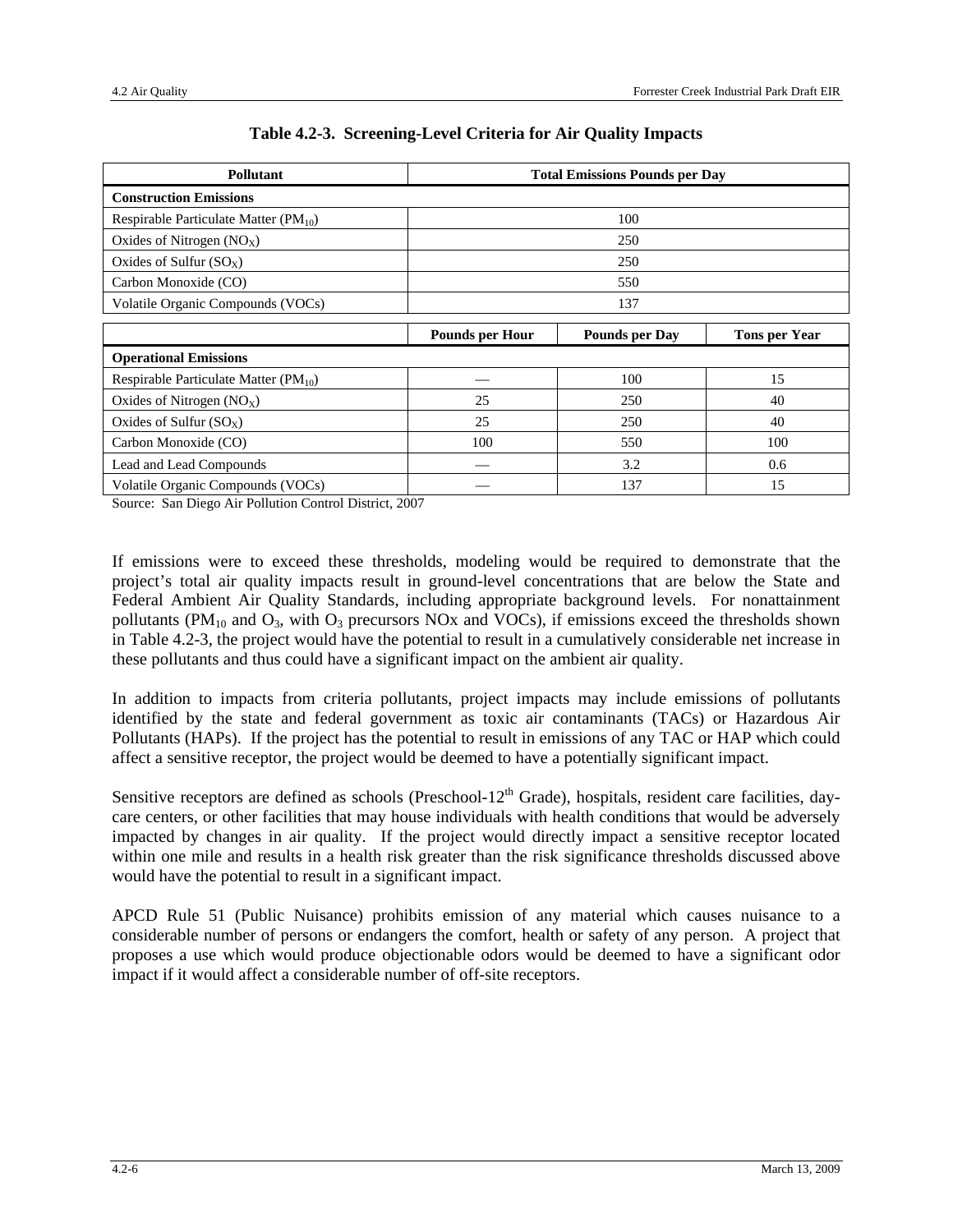## **4.2.4 ISSUE 1 – CONFLICT WITH ADOPTED PLANS**

*Would the proposed project conflict with or obstruct the implementation of the San Diego RAQS or applicable portions of the SIP?* 

### **4.2.4.1 IMPACT ANALYSIS**

Projects that propose development that is consistent with the growth anticipated by the General Plan would be consistent with the RAQS. In the event that a project would propose development which is less dense than anticipated within the General Plan, the project would likewise be consistent with the RAQS. If a project proposes development that is greater than that anticipated in the General Plan and SANDAG's growth projections, the project may be in conflict with the RAQS and SIP, and may have a potentially significant impact on air quality.

The existing El Cajon General Plan identifies two land use designations for the proposed project site. The northern portion of the project site is designated for open space (OS) uses and the southern portion of the project site is designated as Special Development Area 1 (SDA-1). A very small portion of the site is also designated for Public Institution (PI). The permitted uses in OS are residential (single-family dwellings and planned residential development), agricultural and home occupations. However, portions of the existing OS area on the project site that also fall into an ALUCP Runway Protection Zone are not permitted for residential or home occupation use. The only uses allowed in these areas would be those allowed under the ALUCP. See Section 4.9, Land Use, for further discussion of permitted land uses in ALUCP Runway Protection Zones. SDA-1 specifically excludes residential uses and allows commercial/industrial uses that provide direct and complimentary services to the aviation and industrial uses in and around Gillespie Field. All of these land designations, OS, PI and SDA-1, would result in some level of air pollutant emissions, which are included in the General Plan and consistent with the RAQS.

The proposed project would require a General Plan Amendment to change the land use designation of the project site from OS, PI and SDA-1 to Industrial Park (IP). The redesignation of the site would allow industrial development similar to that allowed under the existing SDA-1 designation. Therefore, the project would not propose development that is greater than that anticipated in the General Plan in areas of the project site that are currently designated SDA-1. The area of the site currently designated PI is very small and redesignation of this area to IP would have a negligible effect on development of the site. In areas of the project site that are currently designated OS, development of industrial uses may propose development that is greater than that allowed under the General Plan. However, the northern portion of the project site currently designated OS would be developed with low-density industrial buildings. Lowdensity industrial buildings are characterized by a low number of employees per square foot, as compared to higher intensity land uses with higher numbers of employees per square foot such as office buildings or hotels. As discussed above, allowable uses in OS-designated areas include agricultural uses and residential uses in areas not governed by the ALUCP. While the proposed low-density industrial project would develop the site with different uses than those allowed under the OS designation, this accounts for a small portion of the project site and would not substantially affect the development allowable under the City's General Plan. In addition, all industrial uses are required to be in compliance with the APCD Rules and Regulations which are generated by the SIP strategies. Therefore, industrial uses are presumed to be in conformance with the SIP. The proposed project would be in compliance with strategies for attaining and maintaining air quality standards. Therefore, the proposed project is not anticipated to conflict with or obstruct the implementation of the RAQS or applicable portions of the SIP.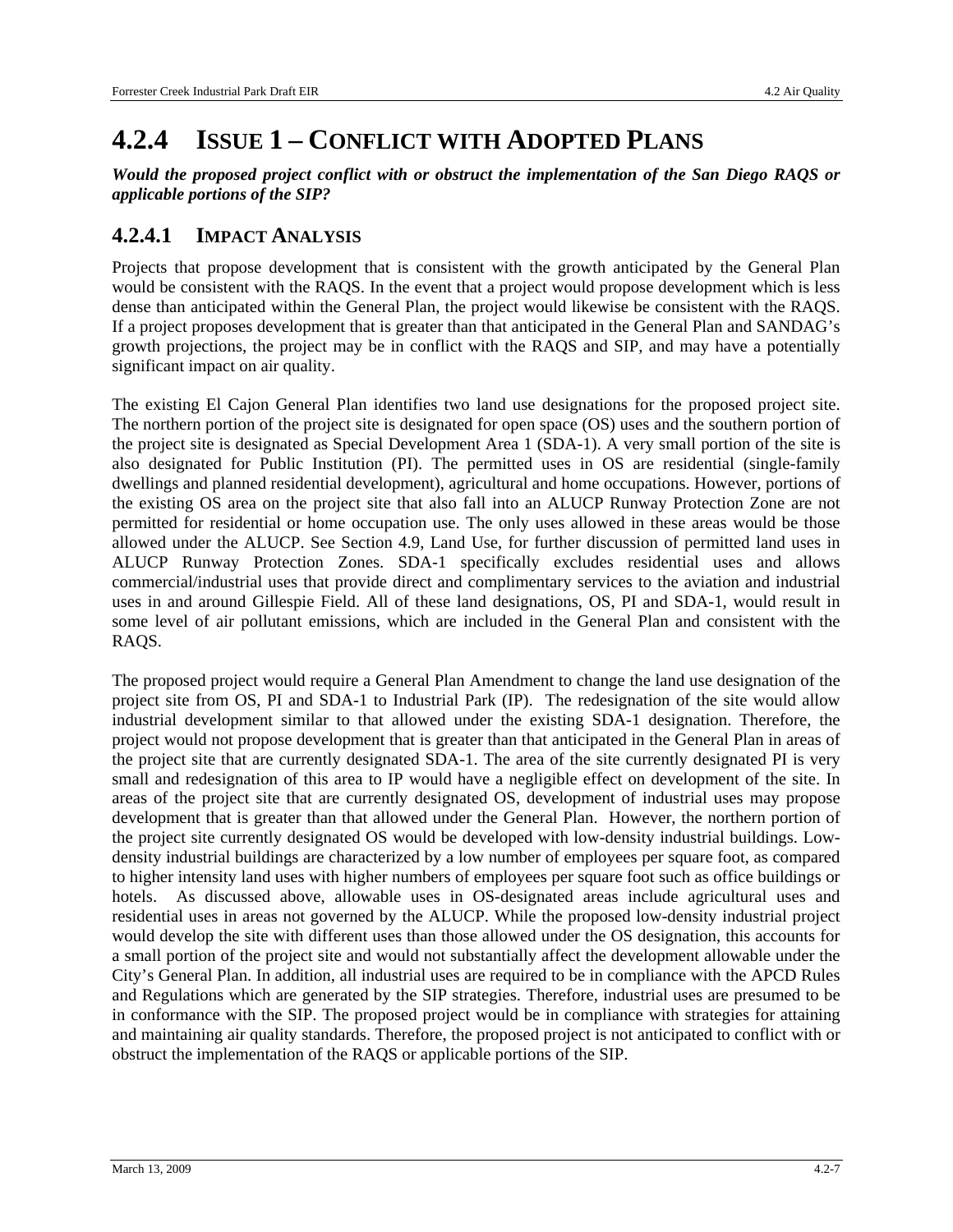## **4.2.4.2 SIGNIFICANCE OF IMPACT**

The proposed project would not result in a conflict with or obstruction of the RAQS or SIP. Therefore, impacts would be less than significant.

### **4.2.4.3 MITIGATION, MONITORING, AND REPORTING**

Because no significant impacts were identified, no mitigation is necessary.

## **4.2.5 ISSUE 2 – POLLUTANT EMISSIONS**

*Would the proposed project (a) conflict with or obstruct the implementation of the San Diego RAQS or applicable portions of the SIP, or (b) result in emissions that would violate APCD's screening-level criteria for air quality impacts?* 

### **4.2.5.1 IMPACT ANALYSIS**

## **Project Construction**

Construction of the proposed project would include emissions associated with the three phases of project construction, as described shown below and identified in Table 3-1 in Section 3.3.3.2, Duration of Construction Phasing. Emissions associated with construction were estimated using the URBEMIS Model, Version 9.2.4.

- Phase 1: March 2010 to July 2011, includes demolition and grading plus building construction and paving of Buildings A and B (196,500 square feet [sf])
- Phase 2: July 2011 to April 2012, includes building construction and paving of Building C (191,473sf)
- Phase 3: April 2012 to February 2013, includes building construction and paving of Building D (75,000sf)

Table 3-2 in Section 3.3.3.2, Duration of Construction Phasing, identifies the construction phases and estimated equipment needs for the construction activities.

Tables 4.2-4, 4.2-5, and 4.2-6 show the estimated air pollutant emissions for each phase of construction. As identified in these tables, construction of the proposed project would not result in the exceedence of any screening-level threshold for emissions of criteria pollutants. In addition, the construction phase of the project is short-term in nature. Thus criteria pollutants emissions during construction would result in a less than significant impact on the ambient air quality.

During site preparation and grading, the grading contractor would be required to employ dust control measures consistent with APCD Rules and Regulations. These measures would contribute to a reduction in PM<sub>10</sub> emissions. Dust control measures may include, but would not be limited to, the following:

- Multiple applications of water during grading between dozer/scraper passes
- Paving, chip sealing or chemical stabilization of internal roadways after completion of grading
- Use of sweepers or water trucks to remove materials at any point of public street access
- Termination of grading if winds exceed 25 mph
- Stabilization of dirt storage piles by chemical binders, tarps, fencing or other erosion control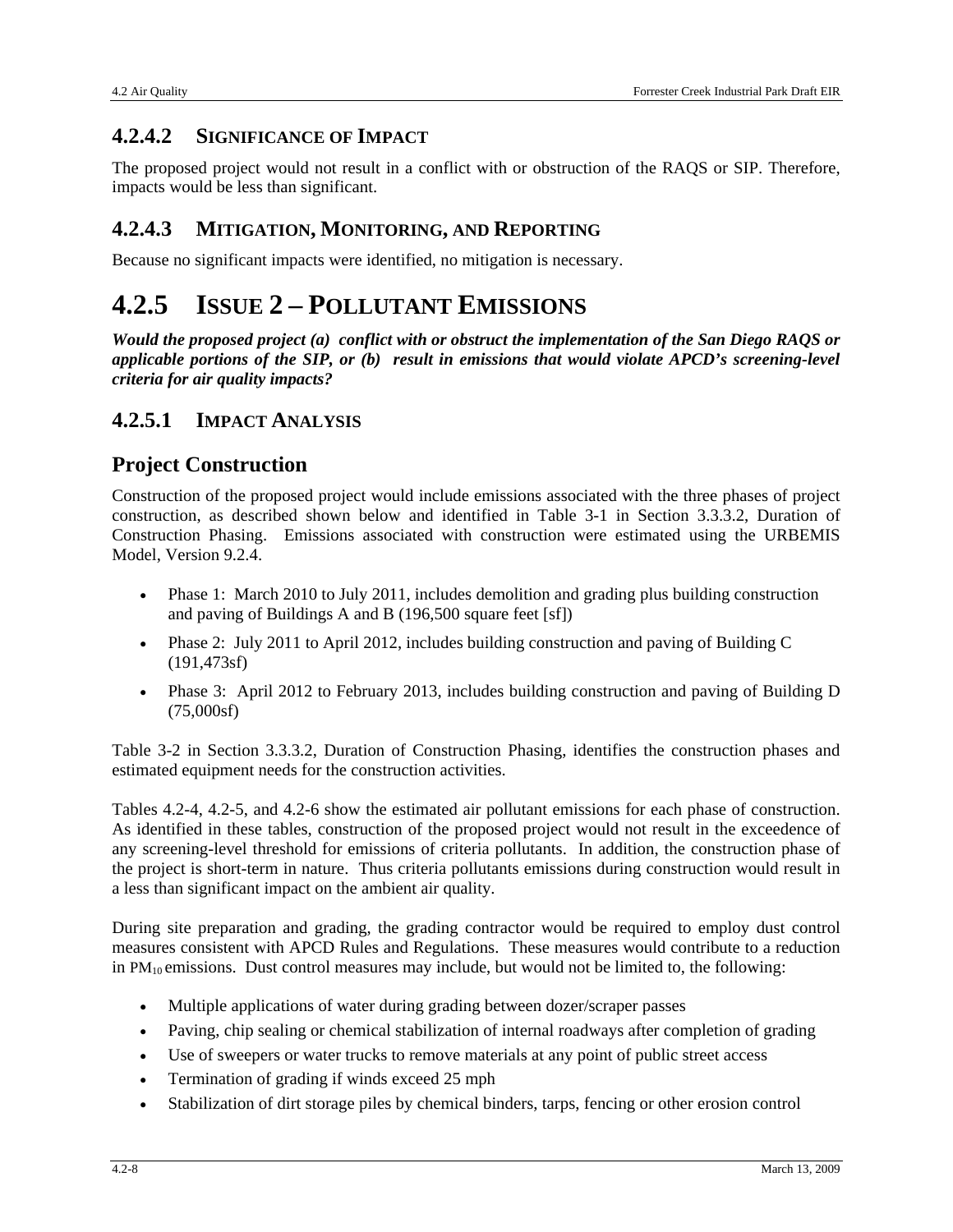- Hydroseeding of graded lots
- Reduction of idling times for construction equipment

| Table 4.2-4. Maximum Daily Estimated Construction Emissions - Phase 1 Construction |
|------------------------------------------------------------------------------------|
|------------------------------------------------------------------------------------|

|                                     | lbs/day                  |                          |                |                |                          |                          |
|-------------------------------------|--------------------------|--------------------------|----------------|----------------|--------------------------|--------------------------|
| <b>Emission Source</b>              | <b>VOC</b>               | NOx                      | CO             | $SO_x$         | $PM_{10}$                | PM <sub>2.5</sub>        |
| <b>Grading and Site Preparation</b> |                          |                          |                |                |                          |                          |
| Fugitive Dust - Grading             | $\overline{\phantom{a}}$ | $\overline{\phantom{a}}$ | $\blacksquare$ | $\overline{a}$ | 3.08                     | 0.64                     |
| Heavy Equipment Exhaust             | 9.51                     | 84.17                    | 42.80          | 0.00           | 3.70                     | 3.40                     |
| Worker Travel - Vehicle Emissions   | 0.06                     | 0.11                     | 1.92           | 0.00           | 0.01                     | 0.01                     |
| <b>Total</b>                        | 9.57                     | 84.28                    | 44.72          | 0.00           | 6.79                     | 4.05                     |
| Screening-Level Thresholds          | 137                      | 250                      | 550            | 250            | 100                      | 55                       |
| Above Thresholds?                   | N <sub>o</sub>           | N <sub>O</sub>           | N <sub>O</sub> | N <sub>O</sub> | N <sub>O</sub>           | N <sub>O</sub>           |
| <b>Building Construction</b>        |                          |                          |                |                |                          |                          |
| Heavy Equipment Exhaust             | 6.71                     | 39.88                    | 22.01          | 0.00           | 3.01                     | 2.77                     |
| Vendor Trips                        | 1.13                     | 15.09                    | 10.60          | 0.03           | 0.68                     | 0.57                     |
| Worker Travel - Vehicle Emissions   | 0.50                     | 1.00                     | 18.32          | 0.02           | 0.13                     | 0.07                     |
| <b>Architectural Coatings</b>       | 59.33                    |                          |                |                |                          |                          |
| Architectural Coating Worker Travel | 0.04                     | 0.06                     | 1.18           | 0.00           | 0.01                     | 0.00                     |
| <b>Total</b>                        | 67.71                    | 56.03                    | 52.11          | 0.05           | 3.83                     | 3.41                     |
| Screening-Level Thresholds          | 137                      | 250                      | 550            | 250            | 100                      | 55                       |
| Above Thresholds?                   | N <sub>O</sub>           | N <sub>O</sub>           | N <sub>O</sub> | N <sub>O</sub> | N <sub>O</sub>           | N <sub>O</sub>           |
| Paving                              |                          |                          |                |                |                          |                          |
| Heavy Equipment Exhaust             | 4.17                     | 25.17                    | 14.26          | 0.00           | 2.24                     | 2.06                     |
| Asphalt On-Road Diesel              | 0.03                     | 0.41                     | 0.14           | 0.00           | 0.02                     | 0.02                     |
| Worker Travel - Vehicle Emissions   | 0.05                     | 0.08                     | 1.53           | 0.00           | 0.01                     | 0.01                     |
| <b>Asphalt Off-Gassing</b>          | 0.14                     |                          |                |                | $\overline{\phantom{a}}$ | $\overline{\phantom{a}}$ |
| <b>Total</b>                        | 4.39                     | 25.66                    | 15.93          | 0.00           | 2.27                     | 2.09                     |
| Screening-Level Thresholds          | 137                      | 250                      | 550            | 250            | 100                      | 55                       |
| Above Thresholds?                   | N <sub>O</sub>           | N <sub>O</sub>           | N <sub>O</sub> | N <sub>O</sub> | N <sub>O</sub>           | N <sub>O</sub>           |
| <b>Maximum Daily Emissions</b>      | 72.10                    | 84.28                    | 68.04          | 0.05           | 6.79                     | 5.50                     |
| Screening-Level Thresholds          | 137                      | 250                      | 550            | 250            | 100                      | 55                       |
| Above Thresholds?                   | N <sub>O</sub>           | N <sub>O</sub>           | N <sub>O</sub> | N <sub>O</sub> | N <sub>O</sub>           | N <sub>O</sub>           |

Source: Scientific Resources Associated, 2009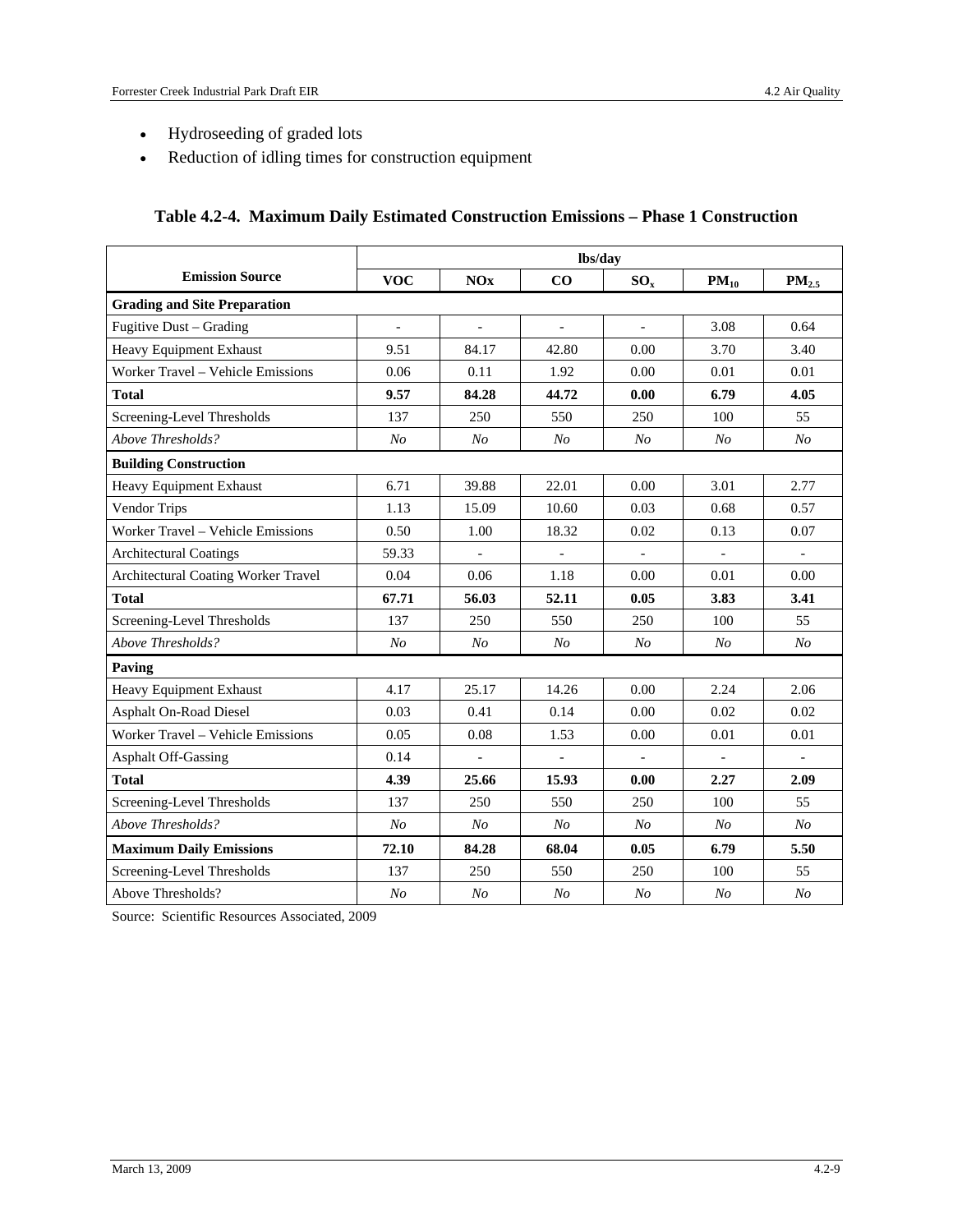|                                     | lbs/day        |                |                |                |                |                |
|-------------------------------------|----------------|----------------|----------------|----------------|----------------|----------------|
| <b>Emission Source</b>              | <b>VOC</b>     | <b>NOx</b>     | $\bf CO$       | $SO_{x}$       | $PM_{10}$      | $PM_{2.5}$     |
| <b>Building Construction</b>        |                |                |                |                |                |                |
| Heavy Equipment Exhaust             | 6.23           | 37.63          | 22.38          | 0.00           | 2.87           | 2.64           |
| Vendor Trips                        | 0.93           | 11.74          | 8.85           | 0.02           | 0.55           | 0.45           |
| Worker Travel – Vehicle Emissions   | 0.52           | 0.89           | 16.40          | 0.02           | 0.12           | 0.06           |
| <b>Architectural Coatings</b>       | 57.23          |                |                |                |                |                |
| Architectural Coating Worker Travel | 0.03           | 0.06           | 1.05           | 0.00           | 0.01           | 0.00           |
| <b>Total</b>                        | 64.94          | 50.32          | 48.68          | 0.04           | 3.55           | 3.15           |
| Screening-Level Thresholds          | 137            | 250            | 550            | 250            | 100            | 55             |
| Above Thresholds?                   | No             | No             | No             | No             | No             | No             |
| Paving                              |                |                |                |                |                |                |
| Heavy Equipment Exhaust             | 3.95           | 23.90          | 14.12          | 0.00           | 2.12           | 1.95           |
| Asphalt On-Road Diesel              | 0.02           | 0.35           | 0.12           | 0.00           | 0.02           | 0.01           |
| Worker Travel – Vehicle Emissions   | 0.04           | 0.08           | 1.42           | 0.00           | 0.01           | 0.01           |
| <b>Asphalt Off-Gassing</b>          | 0.13           |                |                |                |                |                |
| <b>Total</b>                        | 4.17           | 24.39          | 16.71          | 0.00           | 2.16           | 1.97           |
| Screening-Level Thresholds          | 137            | 250            | 550            | 250            | 100            | 55             |
| Above Thresholds?                   | No             | No             | N <sub>o</sub> | No             | N <sub>O</sub> | No             |
| <b>Maximum Daily Emissions</b>      | 69.11          | 74.71          | 65.39          | 0.00           | 5.71           | 5.12           |
| Screening-Level Thresholds          | 137            | 250            | 550            | 250            | 100            | 55             |
| Above Thresholds?                   | N <sub>O</sub> | N <sub>O</sub> | No             | N <sub>O</sub> | N <sub>O</sub> | N <sub>O</sub> |

#### **Table 4.2-5. Maximum Daily Estimated Construction Emissions – Phase 2 Construction**

Source: Scientific Resources Associated, 2009

#### **Table 4.2-6. Maximum Daily Estimated Construction Emissions – Phase 3 Construction**

| lbs/day                             |                |                |                |                |           |                   |
|-------------------------------------|----------------|----------------|----------------|----------------|-----------|-------------------|
| <b>Emission Source</b>              | <b>VOC</b>     | <b>NOx</b>     | $\bf CO$       | $SO_x$         | $PM_{10}$ | PM <sub>2.5</sub> |
| <b>Building Construction</b>        |                |                |                |                |           |                   |
| Heavy Equipment Exhaust             | 5.86           | 35.37          | 31.31          | 0.00           | 2.62      | 2.41              |
| Vendor Trips                        | 0.37           | 4.60           | 3.47           | 0.01           | 0.21      | 0.17              |
| Worker Travel - Vehicle Emissions   | 0.19           | 0.32           | 5.95           | 0.01           | 0.05      | 0.03              |
| <b>Architectural Coatings</b>       | 16.70          | $\overline{a}$ | $\blacksquare$ | $\overline{a}$ |           |                   |
| Architectural Coating Worker Travel | 0.01           | 0.02           | 0.38           | 0.00           | 0.00      | 0.00              |
| <b>Total</b>                        | 23.13          | 40.31          | 41.11          | 0.02           | 2.88      | 2.61              |
| Screening-Level Thresholds          | 137            | 250            | 550            | 250            | 100       | 55                |
| Above Thresholds?                   | No             | No             | N <sub>O</sub> | No             | No        | $N_{O}$           |
| Paving                              |                |                |                |                |           |                   |
| Heavy Equipment Exhaust             | 3.95           | 23.90          | 14.12          | 0.00           | 2.12      | 1.95              |
| <b>Asphalt On-Road Diesel</b>       | 0.01           | 0.13           | 0.04           | 0.00           | 0.01      | 0.00              |
| Worker Travel - Vehicle Emissions   | 0.04           | 0.08           | 1.42           | 0.00           | 0.01      | 0.01              |
| <b>Asphalt Off-Gassing</b>          | 0.05           |                |                |                |           |                   |
| <b>Total</b>                        | 4.05           | 24.11          | 15.58          | 0.00           | 2.14      | 1.96              |
| Screening-Level Thresholds          | 137            | 250            | 550            | 250            | 100       | 55                |
| Above Thresholds?                   | N <sub>O</sub> | N <sub>O</sub> | No             | No             | No        | N <sub>O</sub>    |
| <b>Maximum Daily Emissions</b>      | 27.18          | 64.42          | 56.69          | 0.02           | 5.02      | 4.57              |
| Screening-Level Thresholds          | 137            | 250            | 550            | 250            | 100       | 55                |
| Above Thresholds?                   | N <sub>O</sub> | No             | No             | No             | No        | N <sub>O</sub>    |

Source: Scientific Resources Associated, 2009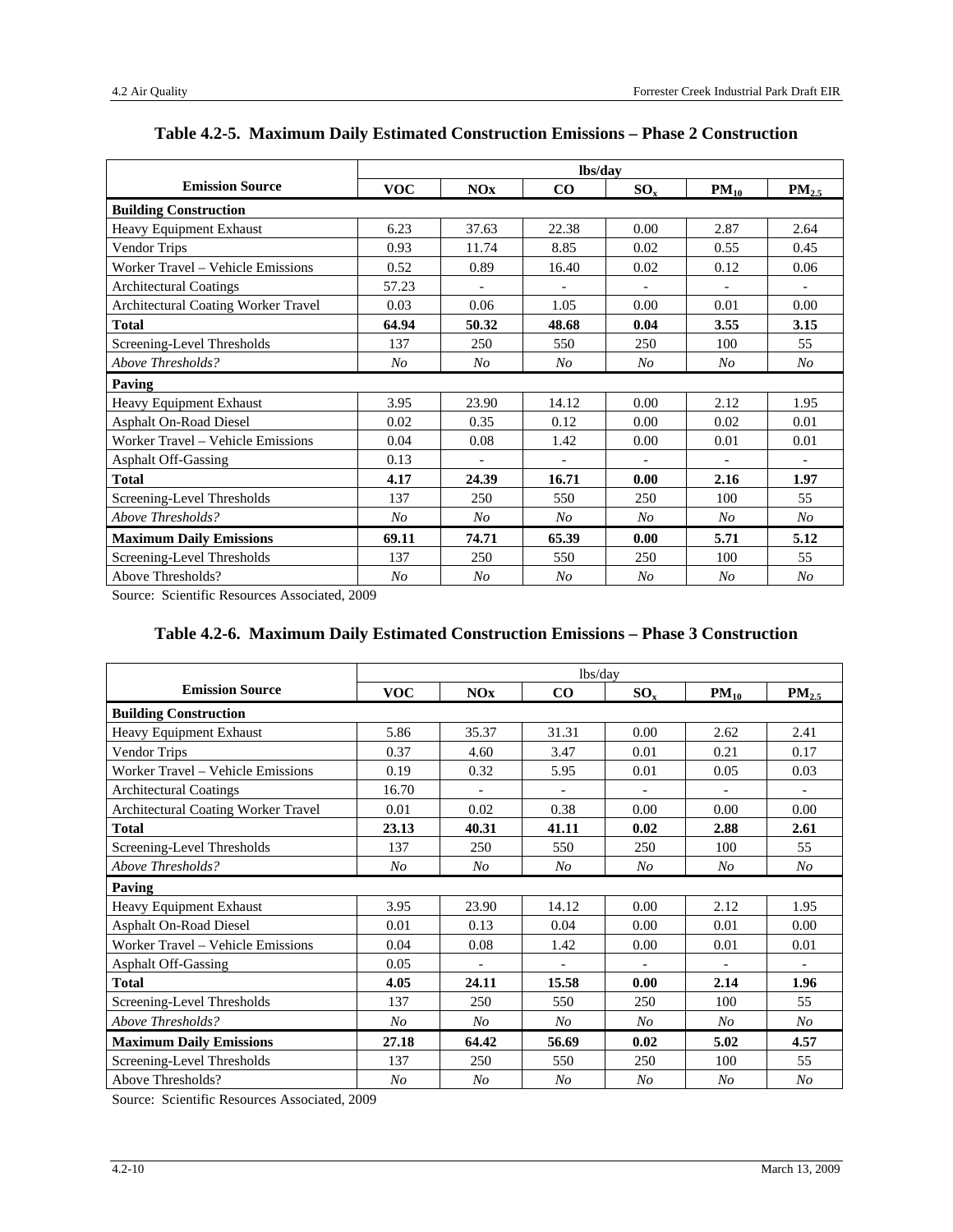## **Project Operation**

The project's potential operational emissions from specific industrial park operations were not evaluated because specific tenants, buildings or uses are not known at this time. Emission sources associated with industrial uses would be subject to the permitting requirements of the SDAPCD and would be required to comply with SDAPCD Rules and Regulations governing the emissions of air contaminants. As such, these sources would not be allowed to emit pollutants that would cause a significant impact on the ambient air quality.

The main operational source of ongoing air pollutant emissions associated with the completed industrial park project would be impacts associated with traffic. In addition, minor emissions would be associated with energy use. Traffic generated from the proposed project was calculated in the Traffic Impact Analysis, Appendix F (LLG 2009). At full buildout, the project would generate 3,704 average daily trips (ADT), averaging 20 miles per trip. The air pollutants calculated to be generated by these sources are shown in Table 4.2-7. The assumptions used in the calculations are provided in Appendix B. As Table 4.2-7 shows, the proposed project would not exceed any of the screening level thresholds established for emissions of criteria pollutants. Therefore, no significant impacts associated with operational air pollutant emissions would occur as a result of the proposed project.

| <b>Emission Source</b>        | <b>VOC</b>     | NOx            | CO             | $SO_x$                   | $PM_{10}$                | PM <sub>2.5</sub>        |  |  |
|-------------------------------|----------------|----------------|----------------|--------------------------|--------------------------|--------------------------|--|--|
| <b>Year 2011</b>              |                |                | lbs/day        |                          |                          |                          |  |  |
| <b>Energy Use</b>             | 0.06           | 0.81           | 0.68           | 0.00                     | 0.00                     | 0.00                     |  |  |
| Landscaping                   | 0.13           | 0.02           | 1.60           | 0.00                     | 0.00                     | 0.00                     |  |  |
| <b>Architectural Coatings</b> | 2.71           | $\frac{1}{2}$  | $\frac{1}{2}$  | $\overline{\phantom{a}}$ | $\overline{\phantom{a}}$ | $\overline{\phantom{a}}$ |  |  |
| <b>Vehicular Emissions</b>    | 27.30          | 122.01         | 253.45         | 0.39                     | 43.04                    | 9.35                     |  |  |
| <b>Total</b>                  | 30.20          | 122.84         | 255.73         | 0.39                     | 43.04                    | 9.35                     |  |  |
| Screening-Level Thresholds    | 137            | 250            | 550            | 250                      | 100                      | 55                       |  |  |
| Above Thresholds?             | N <sub>O</sub> | $N_{O}$        | N <sub>O</sub> | N <sub>O</sub>           | N <sub>O</sub>           | N <sub>O</sub>           |  |  |
|                               | tons/year      |                |                |                          |                          |                          |  |  |
| <b>Energy Use</b>             | 0.01           | 0.15           | 0.12           | 0.00                     | 0.00                     | 0.00                     |  |  |
| Landscaping                   | 0.01           | 0.00           | 0.14           | 0.00                     | 0.00                     | 0.00                     |  |  |
| <b>Architectural Coatings</b> | 0.49           | $\frac{1}{2}$  | ÷,             | $\overline{\phantom{a}}$ | $\overline{\phantom{a}}$ | $\overline{\phantom{a}}$ |  |  |
| <b>Vehicular Emissions</b>    | 3.41           | 15.25          | 31.68          | 0.05                     | 5.38                     | 1.17                     |  |  |
| <b>Total</b>                  | 3.92           | 15.40          | 31.94          | 0.05                     | 5.38                     | 1.17                     |  |  |
| Screening-Level Thresholds    | 15             | 40             | 100            | 100                      | 15                       | 10                       |  |  |
| Above Thresholds?             | N <sub>o</sub> | $N_{O}$        | N <sub>O</sub> | N <sub>O</sub>           | N <sub>O</sub>           | N <sub>O</sub>           |  |  |
| <b>Year 2012</b>              |                |                | lbs/day        |                          |                          |                          |  |  |
| Energy Use                    | 0.06           | 0.81           | 0.68           | 0.00                     | 0.00                     | 0.00                     |  |  |
| Landscaping                   | 0.13           | 0.02           | 1.60           | 0.00                     | 0.00                     | 0.00                     |  |  |
| <b>Architectural Coatings</b> | 2.71           | ÷,             | $\blacksquare$ | $\blacksquare$           | $\mathbb{L}^+$           | $\overline{\phantom{a}}$ |  |  |
| <b>Vehicular Emissions</b>    | 51.08          | 221.78         | 475.43         | 0.79                     | 84.47                    | 17.68                    |  |  |
| <b>Total</b>                  | 53.98          | 222.61         | 477.71         | 0.79                     | 84.47                    | 17.68                    |  |  |
| Screening-Level Thresholds    | 137            | 250            | 550            | 250                      | 100                      | 55                       |  |  |
| Above Thresholds?             | N <sub>o</sub> | N <sub>O</sub> | N <sub>O</sub> | N <sub>o</sub>           | N <sub>O</sub>           | N <sub>O</sub>           |  |  |

| <b>Table 4.2-7. Estimated Operational Emissions</b> |
|-----------------------------------------------------|
|-----------------------------------------------------|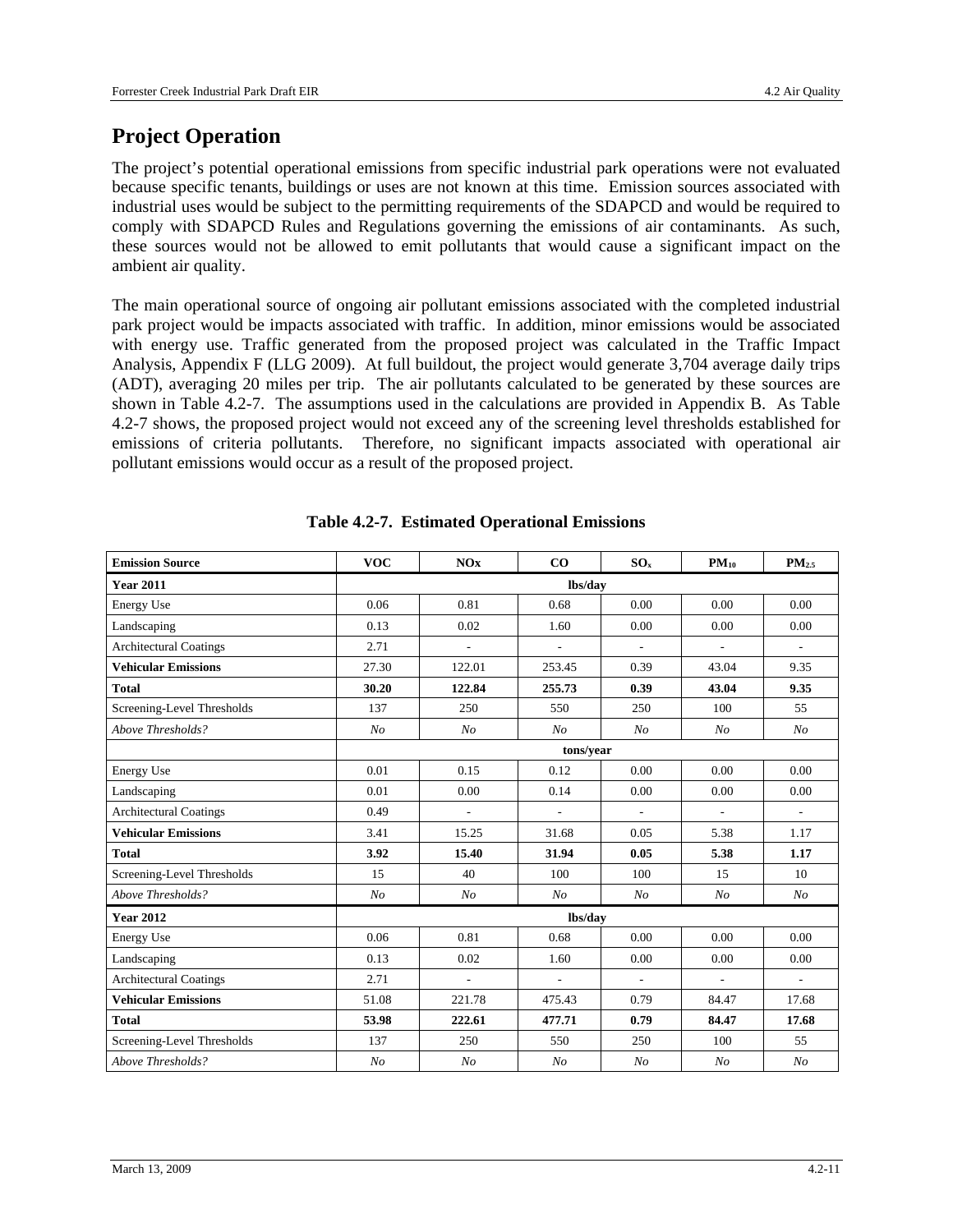| <b>Emission Source</b>        | <b>VOC</b>     | NOx                      | CO             | SO <sub>x</sub> | $PM_{10}$                | PM <sub>2.5</sub>        |  |
|-------------------------------|----------------|--------------------------|----------------|-----------------|--------------------------|--------------------------|--|
|                               |                |                          | tons/year      |                 |                          |                          |  |
| Energy Use                    | 0.01           | 0.15                     | 0.12           | 0.00            | 0.00                     | 0.00                     |  |
| Landscaping                   | 0.01           | 0.00                     | 0.14           | 0.00            | 0.00                     | 0.00                     |  |
| <b>Architectural Coatings</b> | 0.49           | $\overline{\phantom{a}}$ | $\overline{a}$ | $\overline{a}$  | $\overline{\phantom{a}}$ | $\overline{\phantom{a}}$ |  |
| <b>Vehicular Emissions</b>    | 6.38           | 27.72                    | 59.43          | 0.10            | 10.56                    | 2.21                     |  |
| <b>Total</b>                  | 6.89           | 27.87                    | 59.69          | 0.10            | 10.56                    | 2.21                     |  |
| Screening-Level Thresholds    | 15             | 40                       | 100            | 100             | 15                       | 10                       |  |
| Above Thresholds?             | N <sub>O</sub> | N <sub>O</sub>           | N <sub>O</sub> | N <sub>O</sub>  | N <sub>O</sub>           | N <sub>O</sub>           |  |
| <b>Year 2013</b>              | lbs/day        |                          |                |                 |                          |                          |  |
| Energy Use                    | 0.06           | 0.81                     | 0.68           | 0.00            | 0.00                     | 0.00                     |  |
| Landscaping                   | 0.13           | 0.02                     | 1.60           | 0.00            | 0.00                     | 0.00                     |  |
| <b>Architectural Coatings</b> | 2.71           | $\overline{\phantom{a}}$ | $\frac{1}{2}$  | ÷,              | $\overline{\phantom{a}}$ | $\overline{\phantom{a}}$ |  |
| <b>Vehicular Emissions</b>    | 53.85          | 238.86                   | 497.31         | 0.91            | 99.26                    | 20.06                    |  |
| <b>Total</b>                  | 56.75          | 239.69                   | 499.59         | 0.91            | 99.26                    | 20.06                    |  |
| Screening-Level Thresholds    | 137            | 250                      | 550            | 250             | 100                      | 55                       |  |
| Above Thresholds?             | N <sub>O</sub> | N <sub>O</sub>           | N <sub>O</sub> | N <sub>O</sub>  | N <sub>O</sub>           | N <sub>O</sub>           |  |
|                               | tons/year      |                          |                |                 |                          |                          |  |
| Energy Use                    | 0.01           | 0.15                     | 0.12           | 0.00            | 0.00                     | 0.00                     |  |
| Landscaping                   | 0.01           | 0.00                     | 0.14           | 0.00            | 0.00                     | 0.00                     |  |
| <b>Architectural Coatings</b> | 0.49           | $\overline{\phantom{a}}$ | $\frac{1}{2}$  | $\frac{1}{2}$   | $\overline{\phantom{a}}$ | $\overline{\phantom{a}}$ |  |
| <b>Vehicular Emissions</b>    | 6.73           | 29.86                    | 62.16          | 0.11            | 12.41                    | 2.51                     |  |
| <b>Total</b>                  | 7.24           | 30.01                    | 62.42          | 0.11            | 12.41                    | 2.51                     |  |
| Screening-Level Thresholds    | 15             | 40                       | 100            | 100             | 15                       | 10                       |  |
| Above Thresholds?             | N <sub>O</sub> | N <sub>O</sub>           | N <sub>O</sub> | N <sub>O</sub>  | N <sub>O</sub>           | N <sub>O</sub>           |  |

| Table 4.2-7. Continued |  |
|------------------------|--|
|------------------------|--|

Source: Scientific Resources Associated, 2009

During 2011 and 2012, operations of earlier project phases would occur simultaneously with construction of later phases. Worst-case daily emissions were totaled to evaluate if these emissions would be above the significance thresholds. As shown in Table 4.2-8, simultaneous construction and operation would result in emissions below the significance thresholds for all pollutants except  $NO<sub>x</sub>$  emissions in 2012. Therefore, for all pollutants except  $NO_x$ , impacts would be less than significant.  $NO_x$  emissions would exceed the screening level threshold in 2012, resulting in a potentially significant project impact. However, impacts associated with simultaneous construction of Phase 3 and operation of Phases 1 and 2 would be temporary and only occur in 2012. Once project construction is finished,  $NO<sub>x</sub>$  emissions levels would be reduced to below the threshold level. In addition, an exceedance of the screening threshold would only have the potential to occur on days when construction activities are at their maximum level (all construction equipment operating all day long).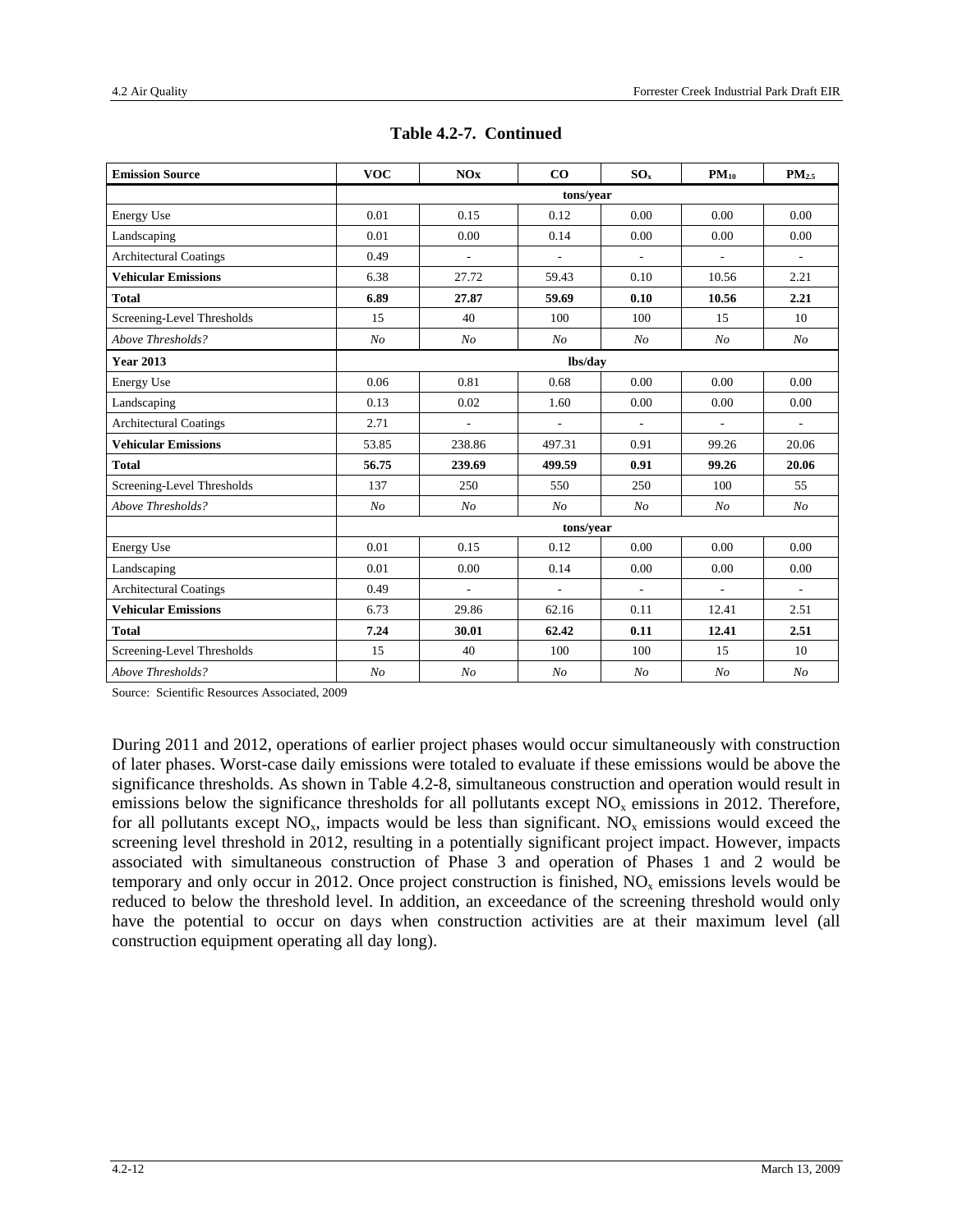| <b>Emission Source</b>                     | <b>VOC</b> | NOx     | $\bf{CO}$ | $SO_{x}$       | $PM_{10}$ | $PM_{2.5}$ |  |  |  |
|--------------------------------------------|------------|---------|-----------|----------------|-----------|------------|--|--|--|
| <b>Year 2011</b>                           |            |         |           |                |           |            |  |  |  |
| <b>Phase 1 Operational Emissions</b>       | 30.20      | 122.84  | 255.73    | 0.39           | 43.79     | 9.35       |  |  |  |
| <b>Phase 2 Construction Emissions</b>      | 69.11      | 74.71   | 65.39     | 0.00           | 5.71      | 5.12       |  |  |  |
| Total                                      | 99.31      | 197.55  | 321.12    | 0.39           | 49.50     | 14.47      |  |  |  |
| Screening-Level Thresholds                 | 137        | 250     | 550       | 250            | 100       | 55         |  |  |  |
| Above Thresholds?                          | $N_{O}$    | $N_{O}$ | $N_{O}$   | N <sub>O</sub> | $N_{O}$   | $N_{O}$    |  |  |  |
| <b>Year 2012</b>                           |            |         |           |                |           |            |  |  |  |
| <b>Phase 1 and 2 Operational Emissions</b> | 53.98      | 222.61  | 477.71    | 0.79           | 84.47     | 17.68      |  |  |  |
| <b>Phase 3 Construction Emissions</b>      | 27.18      | 64.42   | 56.69     | 0.02           | 5.02      | 4.57       |  |  |  |
| Total                                      | 81.16      | 287.03  | 534.4     | 0.81           | 89.49     | 22.25      |  |  |  |
| Screening-Level Thresholds                 | 137        | 250     | 550       | 250            | 100       | 55         |  |  |  |
| Above Thresholds?                          | No         | Yes     | No        | No             | No        | No         |  |  |  |

|  |  |  | Table 4.2-8. Simultaneous Construction and Operation Emissions |
|--|--|--|----------------------------------------------------------------|
|--|--|--|----------------------------------------------------------------|

Source: Scientific Resources Associated, 2009

### **4.2.5.2 SIGNIFICANCE OF IMPACT**

Construction and operation of the proposed project would not conflict with or obstruct the implementation of the RAQS or applicable portions of the SIP. Criteria pollutant emissions during project construction and operation, when independent of one another, would not exceed screening level thresholds. However, under a worst-case scenario with both project construction of Phase 3 and operation of Phases 1 and 2 occurring simultaneously, the proposed project would result in an exceedance of the  $NO<sub>x</sub>$  emissions threshold in 2012. This is considered to be a significant impact.

#### **4.2.5.3 MITIGATION, MONITORING, AND REPORTING**

The following mitigation measures have been identified to reduce significant impacts associated with NOx during simultaneous project construction of Phase 3 and operation of Phases 1 and 2 to below a level of significance.

- *Air-1* During project construction, the construction contractor shall be required to ensure that construction equipment is maintained in good tune and that excessive idling time is minimized. This shall be made a requirement of the construction contract and be verified by City Planning staff prior to the issuance of a grading permit for the construction of Phase 3.
- *Air-2* During the simultaneous construction of Phase 3 and operation of Phases 1 and 2, the construction contractor shall limit daily construction hours to approximately 4 hours per day, in order to reduce emissions below the daily significance level threshold for  $NO<sub>x</sub>$ . This shall be made a requirement of the construction contract and be verified by City Planning staff prior to the issuance of a grading permit for the construction of Phase 3.

Although mitigation measure Air-2 would reduce impacts to below a level of significance, it is considered to be infeasible by the City of El Cajon because it would double the duration of construction for Phase 3 from 11 months to 22 months. This would result in an economic impact to the project applicant by significantly increasing the cost of construction of Phase 3. In addition, it would negatively affect the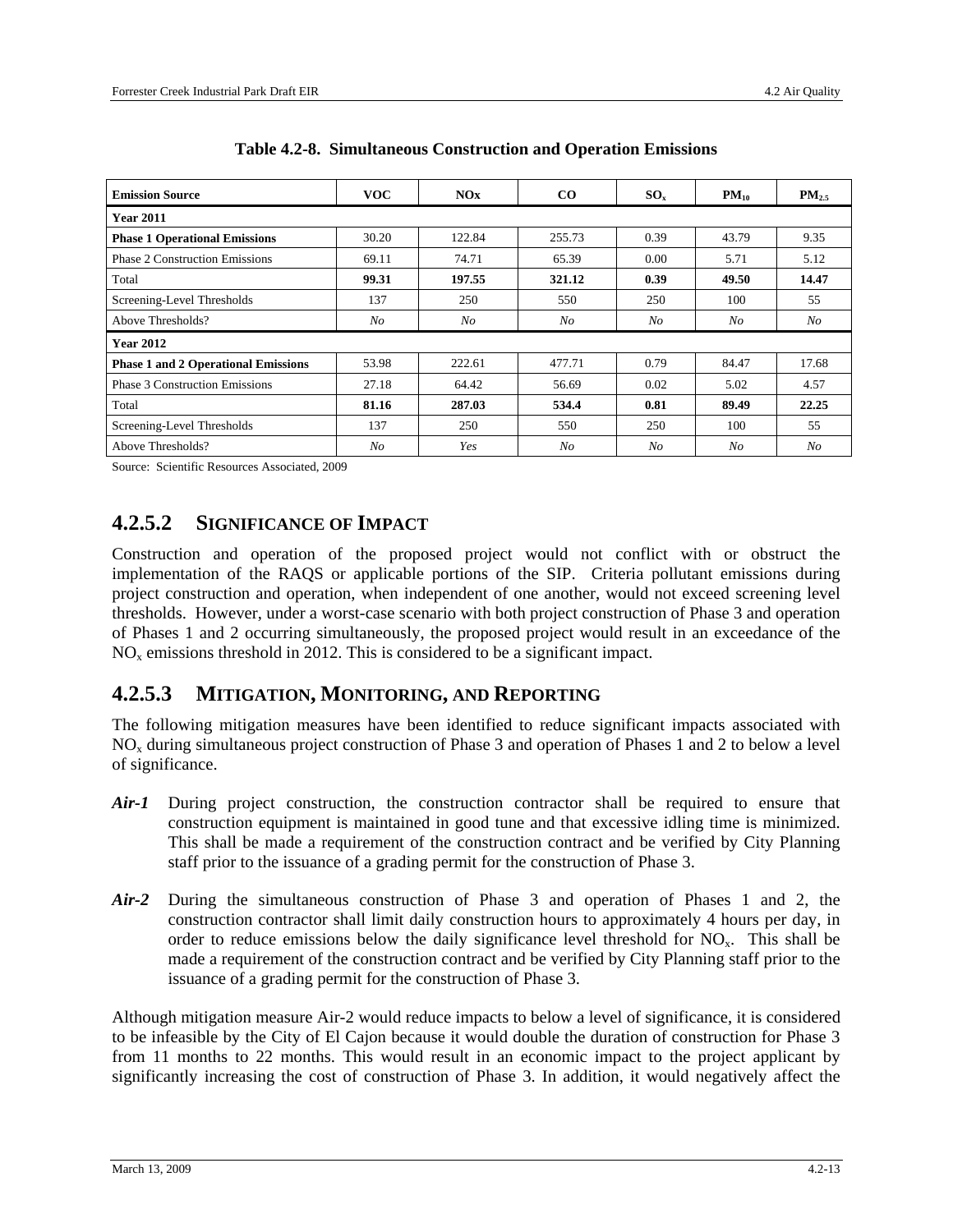residential properties to the west of the project site that are adjacent to the Phase 3 construction area, by exposing them to nuisance noise and dust from construction for an additional 11 months.

Because mitigation measure Air-2 is considered to be infeasible, the following mitigation measure would be implemented that would reduce emissions of  $NO<sub>x</sub>$  from simultaneous project construction and operational activities.

*Air-3* During the simultaneous construction of Phase 3 and operation of Phases 1 and 2, the construction contractor shall use at least 10 percent Tier I, II, or III certified equipment as approved by the California Air Resources Board. This shall be made a requirement of the construction contract and be verified by City Planning staff prior to the issuance of a grading permit for the construction of Phase 3.

Due to the potential mix of construction equipment from Tiers 1, 2 and 3 that may be used, it not possible to quantify the emissions reduction that would occur from implementation of mitigation measure Air-3. Therefore, while measures Air-1 and Air-3 would reduce the emissions of  $NO<sub>x</sub>$  during simultaneous project construction and operation activities, the project may still result in emissions levels that exceed the allowable daily emissions threshold for  $NO<sub>x</sub>$ . Therefore, although reduced, impacts would be potentially significant and unavoidable.

## **4.2.6 ISSUE 3 – SENSITIVE RECEPTORS**

*Would the proposal expose sensitive receptors (including, but not limited to, schools, hospitals, resident care facilities, or day-care centers) to substantial pollutant concentrations?* 

### **4.2.6.1 IMPACT ANALYSIS**

With regard to evaluating whether a project would have a significant impact on sensitive receptors, air quality regulators typically define sensitive receptors as schools, hospitals, resident care facilities, or daycare centers. The project site is located adjacent to properties zoned and developed for industrial and residential uses. For the purposes of this project, the residential area located immediately west of the project site is considered to be a sensitive receptor.

## **Project Construction**

Of the criteria pollutants that could constitute substantial concentrations of danger to sensitive receptors, PM<sub>10</sub> emissions associated with construction generally result in near-field impacts that have rapidly diminishing effect with increasing distance from the point or points of origin. The impacts of diesel exhaust particulate matter was also evaluated as it is a known carcinogenic compound and long-term exposure to the compound has the potential to result in adverse health effects. Diesel exhaust particulate matter would be emitted during construction due to the operation of heavy equipment at the site. As seen in Tables 4.2-4, 4.2-5, and 4.2-6, construction of the proposed project does not result in CO concentrations above the screening threshold. Other pollutants of concern tend to disperse rapidly into the atmosphere, so that dangerous concentrations are not likely. Most pollutant emissions, as shown in Tables 4.2-4, 4.2-5, and 4.2-6, are far below the standards for generation established by federal and state agencies.

## **Project Operation**

Pollutant emissions associated with the completed project, as shown in Table 4.2-7, are dominated by vehicular emissions. Severe concentrations of pollutants from traffic are generally recognized as CO "hot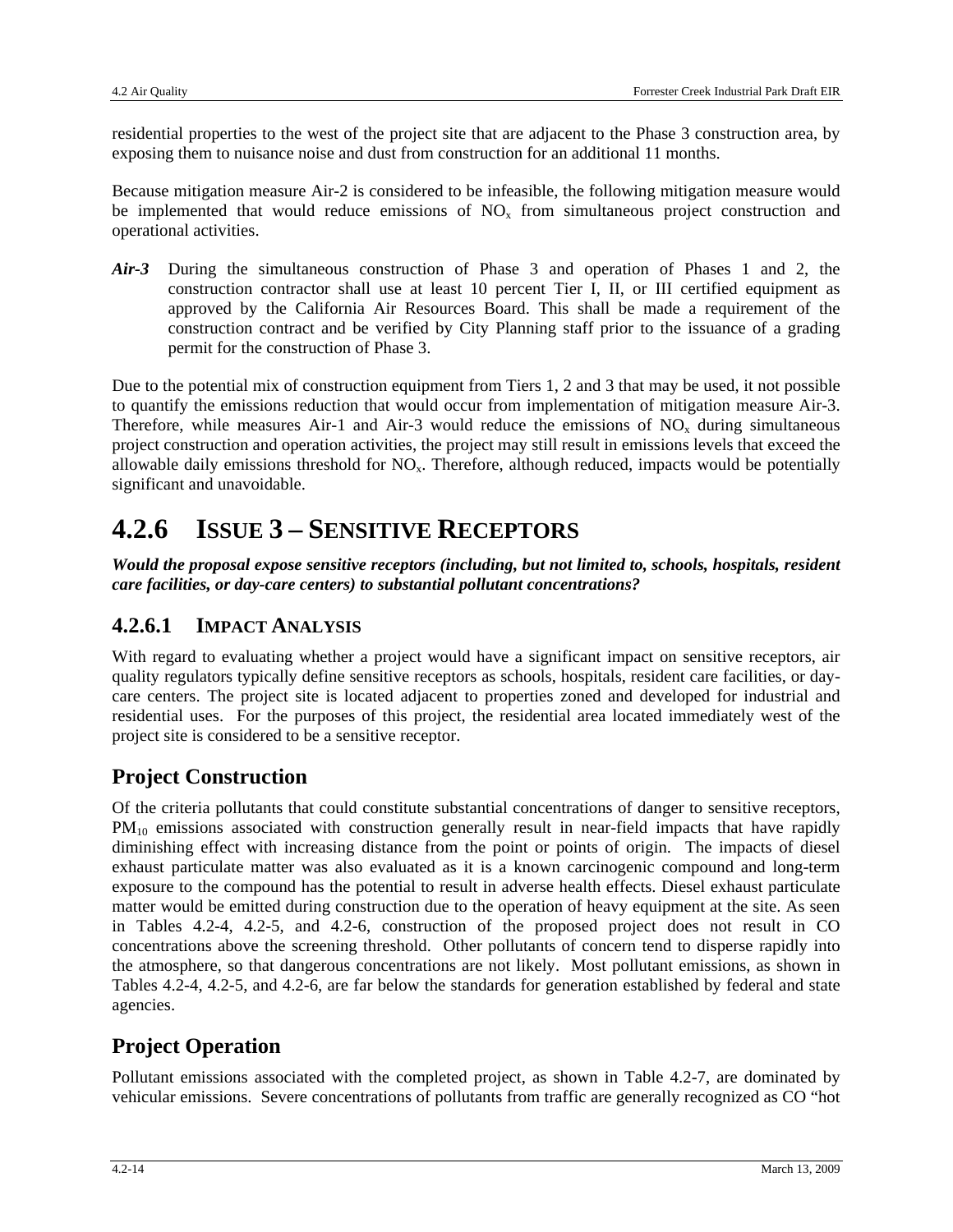spots." The potential for CO hot spots associated with the project was assessed according to the Caltrans Project-Level Carbon Monoxide Protocol for screening projects. According to this protocol, intersections or roadways in which the level of service (LOS) decreases to a LOS E or worse are typically assessed for CO hot spots.

Based on the Traffic Impact Analysis (LLG 2009), the following three intersections were identified for CO hot spot analysis due to failing LOS: Gillespie Way and Weld Avenue, and Fanita Drive and Grossmont College Drive, and SR-67 southbound ramps and W. Bradley Avenue (Appendix F, LLG 2009). Maximum 1-hour and 8-hour CO concentrations were evaluated for existing plus cumulative plus project scenarios. The CAAQS standard for maximum CO concentration is 20 ppm over 1 hour and 9 ppm over 8 hours. The NAAQS standard for maximum CO concentration for 1 hour is 35 ppm and 9 ppm for 8 hours. All three intersections fall below the maximum CO concentration as seen in Table 4.2-9 below. Therefore, the proposed project would not result in CO hot spots.

| <b>Intersection</b>                                                               | <b>Existing Plus Cumulative Plus Project</b> |  |  |  |  |
|-----------------------------------------------------------------------------------|----------------------------------------------|--|--|--|--|
| Maximum 1-hour Concentration Plus Background, ppm; CAAQS = 20 ppm; NAAQS = 35 ppm |                                              |  |  |  |  |
| SR-67 SB ramps and W. Bradley Avenue                                              | 5.8                                          |  |  |  |  |
| Fanita Drive and Grossmont College Drive                                          | 5.8                                          |  |  |  |  |
| Weld Boulevard and Gillespie Way                                                  | 5.7                                          |  |  |  |  |
| Maximum 8-hour Concentration Plus Background, ppm; CAAQS = 9.0 ppm; NAAQS = 9 ppm |                                              |  |  |  |  |
| SR-67 SB ramps and W. Bradley Avenue                                              | 3.62                                         |  |  |  |  |
| Fanita Drive and Grossmont College Drive                                          | 3.62                                         |  |  |  |  |
| Weld Boulevard and Gillespie Way                                                  | 3.55                                         |  |  |  |  |

#### **Table 4.2-9. CO "Hot Spot" Evaluation**

Source: Scientific Resources Associated, 2009

Diesel exhaust particulate matter would also be generated as part of project operation from truck traffic traveling to and from to the site. Particulate emissions from truck traffic associated with project operations in the vicinity of sensitive receptors (adjacent residences) were analyzed in the Air Quality Technical Report (SRA 2009) based on the Traffic Impact Analysis (LLG 2009) and the EMFAC2007 Model (ARB 2007). The EMFAC2007 model is the current Caltrans emission factor model for on-road traffic. At full operation, the proposed project would generate 370 daily truck trips. As calculated, the maximum residential excess cancer risk associated with exposure to diesel particulate emissions from project-generated trips was 0.984 in one million, which is below the significance threshold of one in one million. The maximum chronic non-cancer hazard at the nearest residence was 0.000618 in one million, which is also below the significance threshold of one in one million.

Taking into account the levels of pollutants associated with the project and the factors associated with the project's location, size, and characteristics, the project is not anticipated to result in concentrations of air pollutants that would adversely affect sensitive receptors, including the adjacent residences to the west of the project site.

#### **4.2.6.2 SIGNIFICANCE OF IMPACT**

The proposed project would not expose sensitive receptors to substantial pollutant concentrations. Therefore, no significant impact would occur.